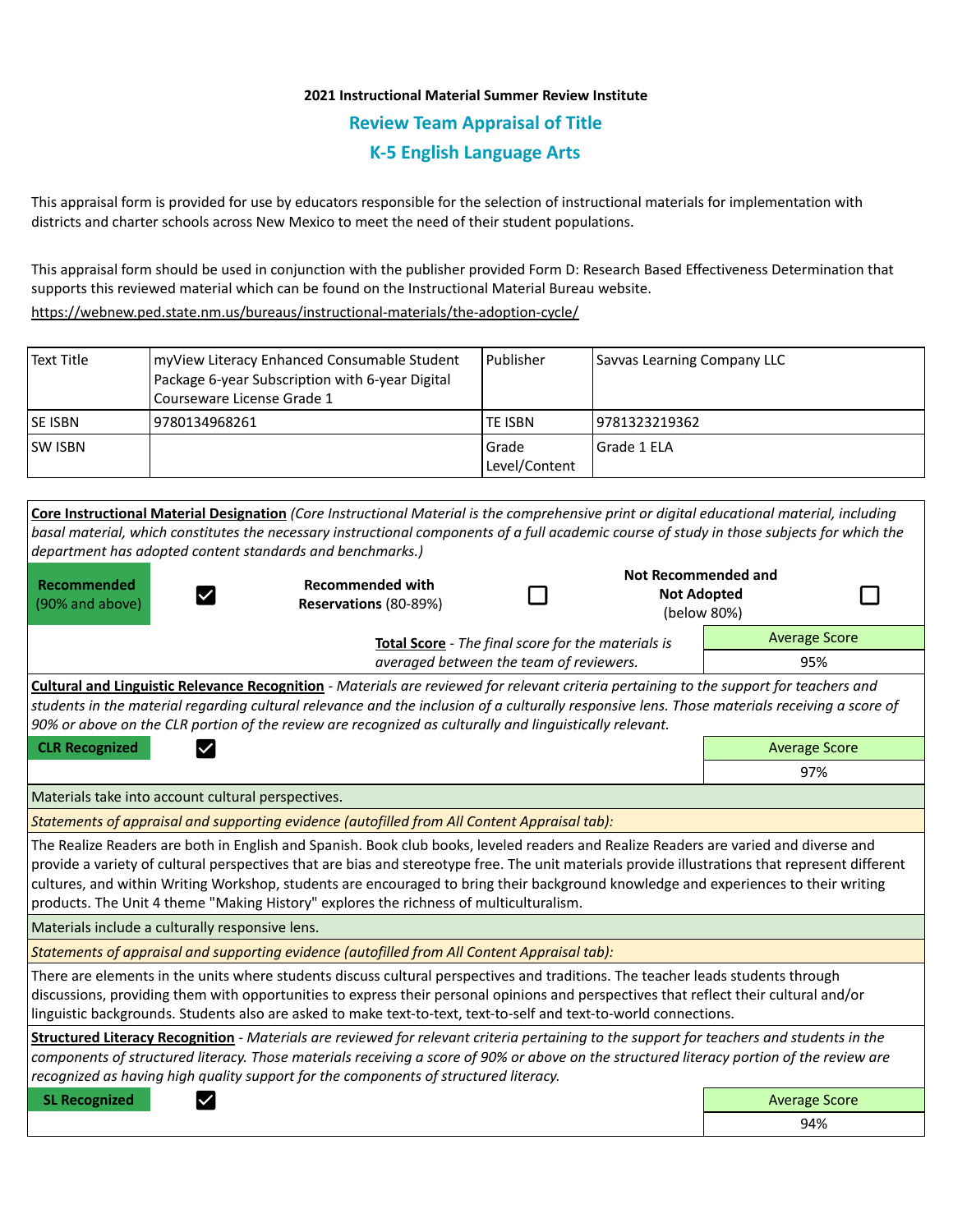Materials are informed by and based on the Science of Reading; reflect evidence-based teaching principles; and reflect evidence-based elements of structured literacy.

*Statements of appraisal and supporting evidence (autofilled from Structured Literacy/ELA Content Appraisal tab):* 

The Reading Routines Companion provides guidance for teachers in the 5 elements of reading instruction. These practices are grounded in the science of reading. They are embedded throughout the materials. Teachers address phonological awareness skills before addressing phonics and so forth.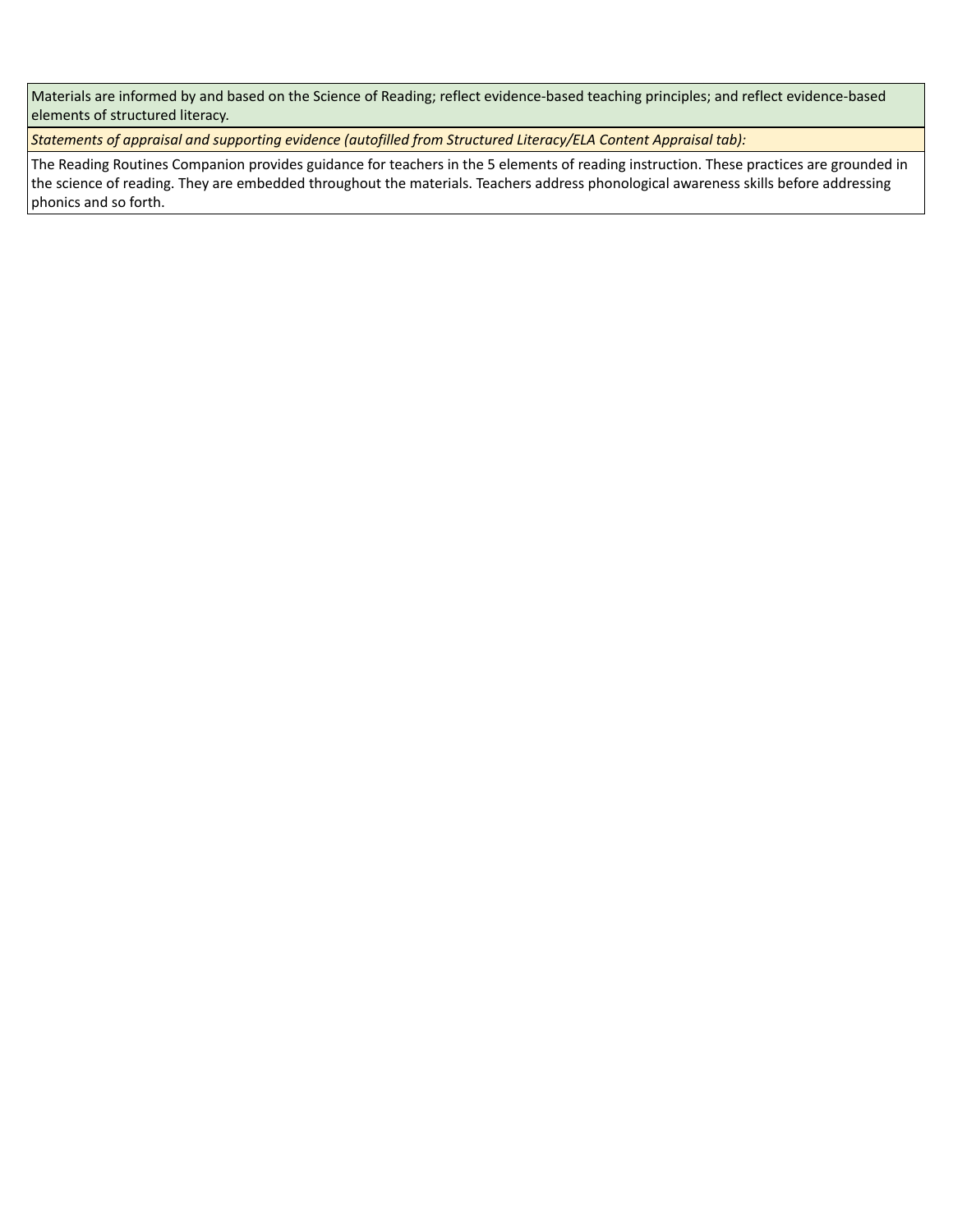**Standards Review** *- Materials are reviewed for alignment with the state adopted content standards, benchmarks and performance standards.*

Average Score

94%

Materials align with grade level ELA standards overall.

*Statements of appraisal and supporting evidence:* 

At the beginning of each unit, lesson, or activity the materials list the learning objectives. There are "I can..." statements included in the Student Interactive workbook that do match the learning objectives in the TE. The routine of word work addresses foundational standards and it is evident throughout the materials, including phonological awareness, phonics, and high frequency words. The materials address all the standards in the read aloud, close read, and shared read in a consistent manner. There is spiraling of the standards, especially in the "teacher-led" differentiation section. The detailed scope and sequence identifies how the standards spiral and grow in complexity.

Materials align to reading standards.

*Statements of appraisal and supporting evidence:* 

The materials include a wide range of literature (poetry, stories, folktales, fairy tales, realistic fiction, drama) and informational text (persuasive text, biographies, narrative nonfiction). Online resources support assessment of reading standards (i.e.; fluency checks, listening comprehension, and vocabulary). Guided reading lesson plans address genre, text elements, and text structure. For literacy, the materials address setting, characters, events, problem, and resolution. Shared reading includes elements of close reading and read aloud strategies. This section addresses comprehension strategies related to the standards. Explicit instruction for developing reading standards is guided through the "First Read" (Close Read) strategy. Weekly (formative) and end of unit (summative) assessments measure student progress and drive instruction.

Materials align to writing standards.

*Statements of appraisal and supporting evidence:* 

There is a writing workshop component. Within this writing instructional format, we see mini-lessons on opinion writing, informational books, personal narrative and poetry, independent writing, share back, and writing bridge (this addresses standards related to spelling, language, and conventions, and connecting reading to writing). Students learn to plan for their writing using what they know about reading (characters, events, settings, sequence, key details). Students are allowed to draw, dictate, or write if they have the readiness skills. Students learn to revise by using feedback from the teacher and adding details to their illustrations and writing. The Read like a Writer and Write for a Reader mini lessons help students connect the reading and writing skills, strategies and concepts.

Materials align to speaking and listening standards.

*Statements of appraisal and supporting evidence:* 

The materials include student collaboration where they can practice taking turns and following listening and speaking rules. Students are asked to listen and follow norms to ask and answer questions about key details. Students practice speaking in complete sentences and speaking clearly and loudly. Students have opportunities to learn, practice and master speaking and listening skills.

Materials align to language standards.

*Statements of appraisal and supporting evidence:* 

Within the writing workshop, materials address language standards like verbs, singular, plural, possessive, common and proper nouns, pronouns, adjectives and articles, adverbs, verb tenses, prepositions, capitalization and punctuation, prepositions and conjunctions, and contractions. Students also learn types of sentences and sentence structure with appropriate punctuation. Students work on writing simple and compound sentences. There are a vocabulary lessons that address shades of meaning. There is a Language Awareness Handbook and ELL Access notes that support the integration of language skills.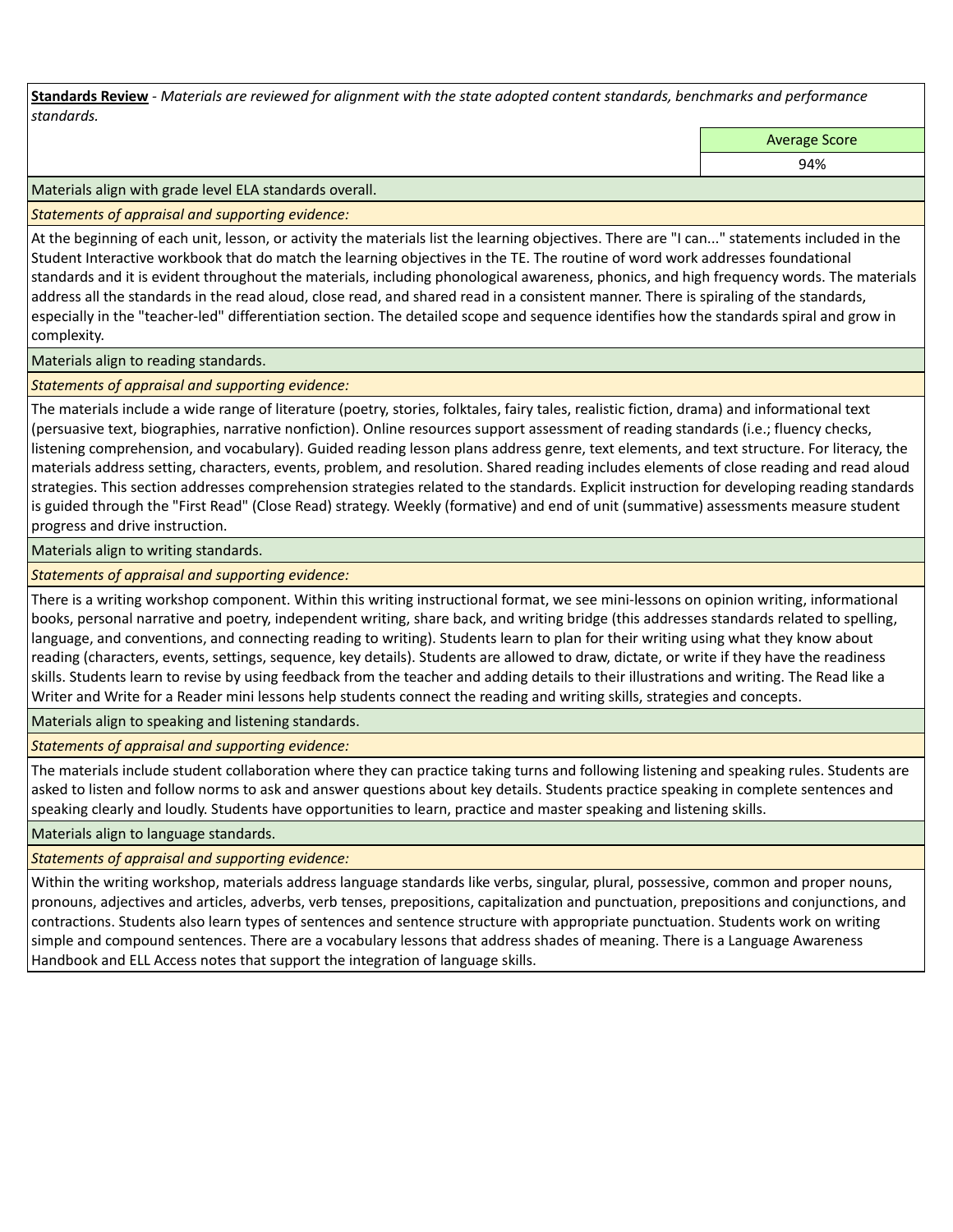**Structured Literacy Review** *- Materials are reviewed for relevant criteria pertaining to the support for teachers and students in the components of structured literacy.*

Average Score

94%

Materials are informed by and based on the Science of Reading; reflect evidence-based teaching principles; and reflect evidence-based elements of structured literacy.

*Statements of appraisal and supporting evidence:*

The Reading Routines Companion provides guidance for teachers in the 5 elements of reading instruction. These practices are grounded in the science of reading. They are embedded throughout the materials. Teachers address phonological awareness skills before addressing phonics and so forth.

**ELA Content Review** *- Materials are reviewed for relevant criteria pertaining to the support for teachers and students in the specific content area reviewed.*

Average Score

98%

Materials provide sequential, cumulative instruction and practice opportunities for a full range of foundational skills.

*Statements of appraisal and supporting evidence:* 

Materials provide explicit lesson plans for phonological awareness, phonics, word work, vocabulary, fluency and comprehension. Skills are organized in a sequential and cumulative way and students have multiple opportunities to apply their learned foundational skills by reading decodable text and guided reading text. The materials include a Fluency Chart to track student prosody, oral reading and accuracy. The TE consistently has students practice fluent reading by reading in pairs, monitoring each other's reading and providing feedback.

Materials provide a selection and range of high-quality texts worthy of students' time and attention, exhibiting exceptional craft and thought and/or providing useful information.

*Statements of appraisal and supporting evidence:* 

Materials support teachers and students by providing a unit launch activity (poem, infographic, etc.) and providing a Unit Essential Question, as well as a video for discussion. Leveled readers and book club books are authentic literature aligned to the unit theme and specific genre story. The themes are current and relevant for the grade level. Each unit provides a rich variety of texts and genres. The authentic literature is relatable and relevant to 1st graders' lives.

Questions in the materials are high-quality text-dependent and text-specific questions. The overwhelming majority of these questions are text-specific and draw student attention to the particulars in the text.

*Statements of appraisal and supporting evidence:* 

Guided reading instructional materials prompt teachers to ask who, what, where, when, how questions and guide students to use text to support answers. Teachers are guided to model and practice using evidence from the text to answer questions. The "First Read" strategies include "think aloud" and close reading guiding questions that refer the students back to the evidence they collect from the text. Close Reading prompts direct the students to collect evidence from the text to answer DOK 1-3 level questions. ELL supports provide scaffolds to allow students to access materials and answer questions.

Materials provide scaffolding and supports to enable students' learning of English language arts.

*Statements of appraisal and supporting evidence:* 

Every lesson provides supports for English Language Learners that provide differentiation in instruction and strategies for students at different language proficiency levels (emerging, developing, expanding, and bridging). Lessons also provide opportunities for students to build background and connect to new learning. Using the online student interactive and assessment resources, teachers can customize instruction for differentiation and provide the necessary supports for all students. The Quick Checks give the teacher formative assessment options that can drive instruction (intervention or extension).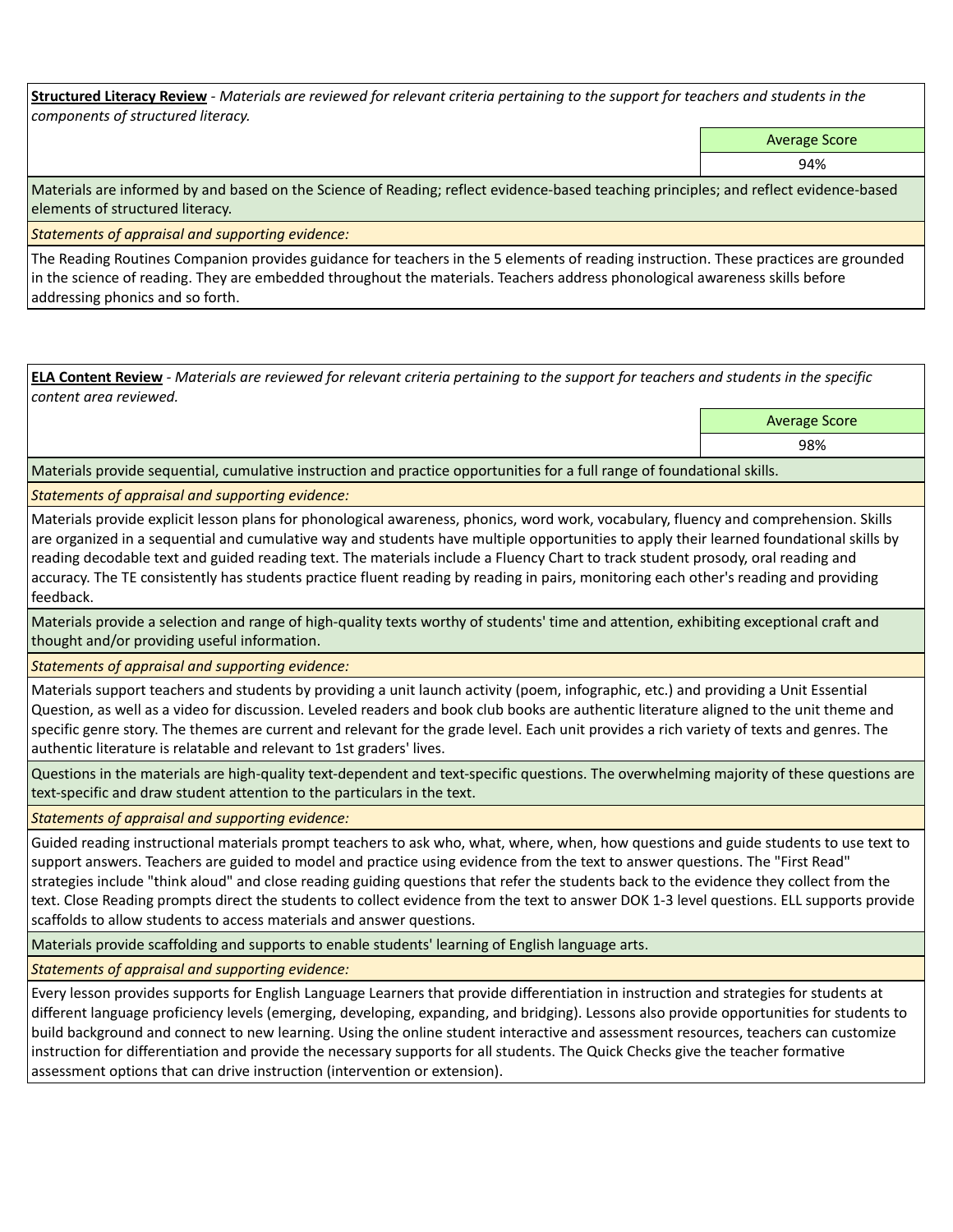**All Content Review** *- Materials are reviewed for relevant criteria pertaining to the support for teachers and students in the material regarding the progression of the standards, lesson structure, pacing, assessment, individual learners and cultural relevance.*

Average Score

96%

Materials are coherent and consistent with the standards that all students should study in order to be college and career ready.

*Statements of appraisal and supporting evidence:*

Materials follow a developmentally appropriate scope and sequence, which addresses all 1st Grade standards. There is also a scope and sequence per unit and daily plans with suggested instructional time per reading component and standard to be addressed. Each lesson includes a quick check for teachers to determine if students are struggling or succeeding and how to differentiate. The Detailed Scope and Sequence identifies where each standard is addressed within the materials.

Materials are well designed and take into account effective lesson structure and pacing.

*Statements of appraisal and supporting evidence:*

The myView Literacy Crosswalk in the Reading Routines Companion indicates where the phonological and phonemic awareness, phonics, vocabulary, fluency, and comprehension routines are located in each unit. It also shows the progression of learning by building upon previously taught skills and strategies. The Reading and Writing Workshop cover the same skills, strategies and concepts to strengthen both student's reading and writing.

Materials support teacher planning, learning, and understanding of the standards.

*Statements of appraisal and supporting evidence:*

Guided reading and trade book lesson plans indicate the genre, text elements, and text structure. It also includes explicit guided reading instruction prompts. The units all follow the same pattern, allowing teachers to follow a consistent routine for instruction. The search capabilities of the online materials facilitate finding and selecting materials for instruction in an efficient manner. The Detailed Scope and Sequence and Common Core Planner provide detailed guidance that supports teacher in implementing materials. The online resource includes "Professional Learning" and "Professional Development Center". These include a variety of resources, like professional development videos, learning to blog and/or podcast and reading instructional practices ebook.

Materials offer teachers resources and tools to collect ongoing data about student progress on the standards.

*Statements of appraisal and supporting evidence:*

The assessment tools include an assessment guide that includes formative (weekly, and unit) and summative (baseline, middle and end of the year) assessments. Within the units there are Quick Checks and checklists that assess for understanding and provide immediate formative assessment data for teachers to make informed instructional decisions. The materials also provide grouping suggestions and conference prompts to scaffold student learning. It has performance based assessments like the project-based inquiry at the end of each unit that includes rubrics. The Summative Teacher Handbook and Assessment Guide provide multiple checklists and rubrics on standards, Social and Emotional Learning (SEL), reading and writing behaviors, phonological awareness, phonics, and fluency.

Materials support effective use of technology to enhance student learning.

*Statements of appraisal and supporting evidence:*

The materials have online games for practice. Leveled readers, student interactive, learning videos, and even assessments are available through the online platform. These resources can be assigned to students at differentiated levels. There are also a foundational skills digital kit with word cards, letter tiles, high frequency cards, and picture cards by unit and lesson. Students can interactively use these tools for practice and review. Students learn pre-skills for digital citizenship and for conducting research online. Teachers are able to customize online Student Interactive workbook and assessments to meet all students needs. Realize Readers are available in both English and Spanish.

Materials can be easily customized for individual learners.

*Statements of appraisal and supporting evidence:* 

Student Interactive workbooks and assessments are customizable by group and student. There are also professional development videos for teachers that address differentiating instruction for ELLs. The Teacher-Led Options provide small group, intervention activities, strategy group, conferring, leveled readers, and independent reading activities that can meet the needs of all students. myFocus Reader can be used to reteach the skills, strategies and/or concepts based on the Quick Check formative assessments. Teacher directions include clear objectives, scaffolded options for reading, and lesson plan for First Reading and Second Reading.

Materials give all students extensive opportunities and support to explore key concepts.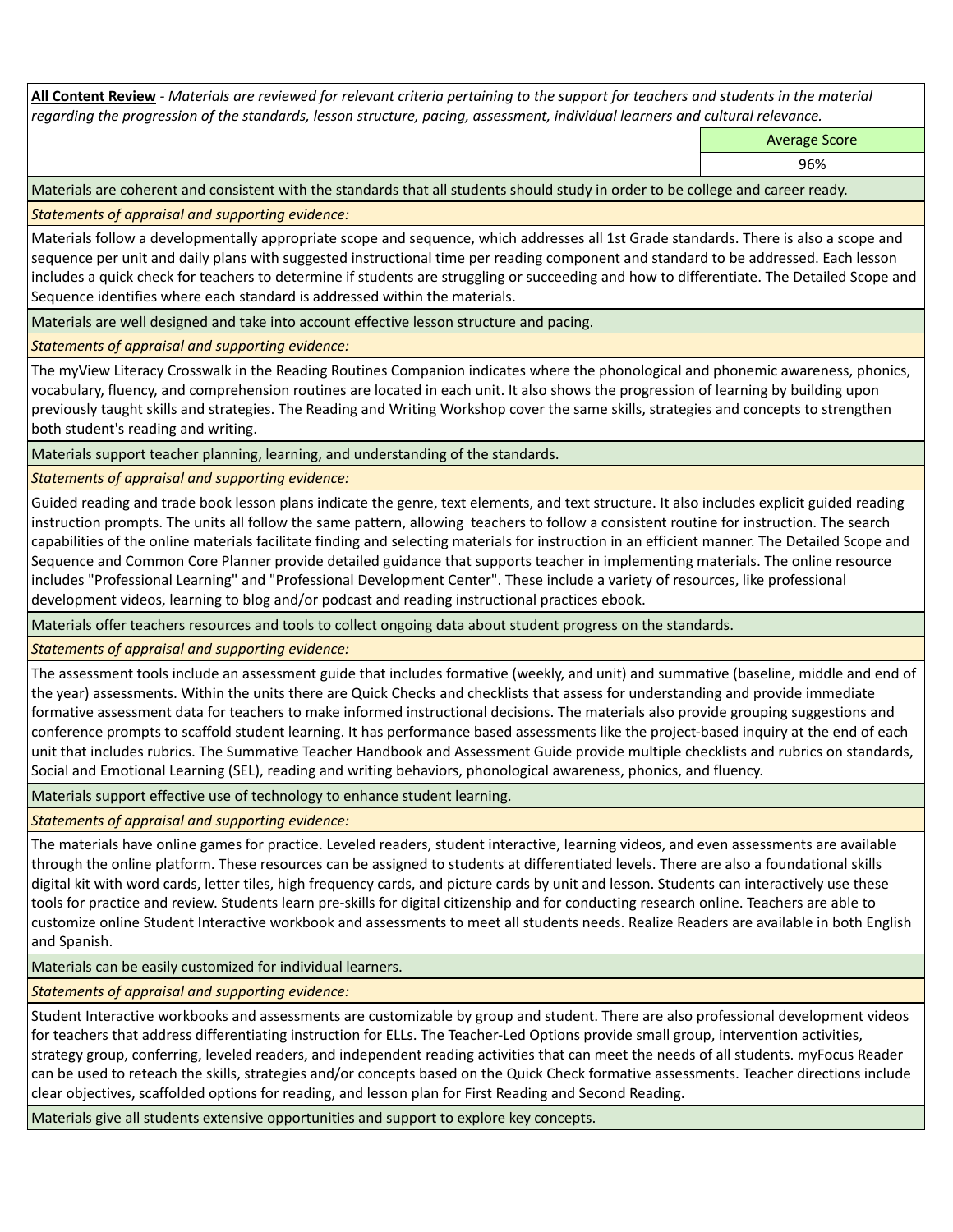*Statements of appraisal and supporting evidence:*

In the section "Introduce and Immerse", teachers can find conferring support for ELLs at the emerging, developing, expanding, and bridging level. There is also ELL mini-lesson support. There is targeted support for ELLs to find the main idea and details in stack books, and generate ideas via mind-mapping. Texts and other resources are available in both English and Spanish. Scaffolds for ELLs are evident throughout the materials. The Language Awareness Handbook provides scaffolded strategies, routines, and activities to help ELLs unlock learning within the Reading and Writing Workshop and Reading-Writing Bridge.

Materials take into account cultural perspectives.

*Statements of appraisal and supporting evidence:*

The Realize Readers are both in English and Spanish. Book club books, leveled readers and Realize Readers are varied and diverse and provide a variety of cultural perspectives that are bias and stereotype free. The unit materials provide illustrations that represent different cultures, and within Writing Workshop, students are encouraged to bring their background knowledge and experiences to their writing products. The Unit 4 theme "Making History" explores the richness of multiculturalism.

Materials include a culturally responsive lens.

*Statements of appraisal and supporting evidence:*

There are elements in the units where students discuss cultural perspectives and traditions. The teacher leads students through discussions, providing them with opportunities to express their personal opinions and perspectives that reflect their cultural and/or linguistic backgrounds. Students also are asked to make text-to-text, text-to-self and text-to-world connections.